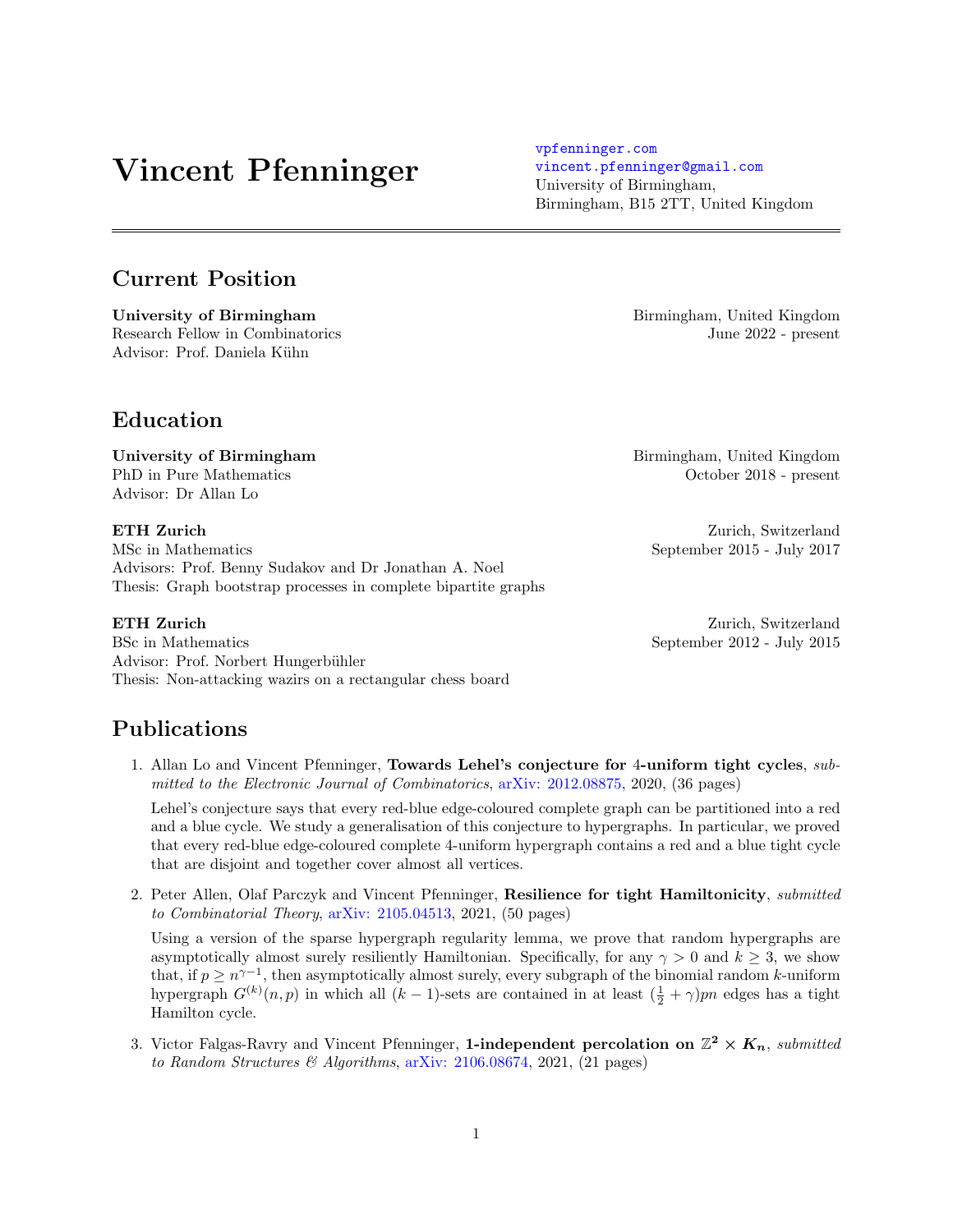A random graph model on a host graph  $H$  is said to be 1-independent if for every pair of vertex-disjoint subsets  $A, B$  of  $E(H)$ , the state of edges (absent or present) in A is independent of the state of edges in B. For an infinite connected graph H, the 1-independent critical percolation probability  $p_{1,c}(H)$  is the infimum of the  $p \in [0,1]$  such that every 1-independent random graph model on H in which each edge is present with probability at least  $p$  almost surely contains an infinite connected component.

Balister and Bollobás observed in 2012 that  $p_{1,c}(\mathbb{Z}^d)$  is nonincreasing and tends to a limit in  $[\frac{1}{2},1]$  as  $d \to \infty$ . They asked for the value of this limit. We make progress towards this question by showing that √

$$
\lim_{n \to \infty} p_{1,c}(\mathbb{Z}^2 \times K_n) = 4 - 2\sqrt{3} = 0.5358...
$$

4. Allan Lo and Vincent Pfenninger, The Ramsey number for 4-uniform tight cycles, submitted to the SIAM Journal on Discrete Mathematics, [arXiv: 2111.05276,](https://arxiv.org/abs/2111.05276) 2021, (32 pages)

We prove that the Ramsey number for the 4-uniform tight cycle on  $4n$  vertices is  $(5 + o(1))n$ . This is asymptotically tight.

#### Research Interests

Extremal and probabilistic combinatorics, graph and hypergraph theory, Ramsey theory, monochromatic cycle partitions, Lehel's conjecture, extremal set theory

#### Seminars

Large monochromatic tight cycles in 2-edge-coloured complete 4-uniform hypergraphs, LSE PhD Seminar, October 2021

Large monochromatic tight cycles in 2-edge-coloured complete 4-uniform hypergraphs, Umeå University Discrete Seminar, February 2021

Large monochromatic tight cycles in 2-edge-coloured complete 4-uniform hypergraphs, e-PCC Seminar Series, February 2021

Large monochromatic tight cycles in 2-edge-coloured complete 4-uniform hypergraphs, University of Birmingham Combinatorics Seminar, November 2020

#### Contributed Talks

The Ramsey number for 4-uniform tight cycles, European Conference on Combinatorics, Graph Theory and Applications, September 2021

The Ramsey number for 4-uniform tight cycles, British Early Career Mathematicians' Colloquium, University of Durham, July 2021

The Ramsey number for 4-uniform tight cycles, British Combinatorial Conference, University of Birmingham, July 2021

Resilience for tight Hamiltonicity in random hypergraphs, Bringing Young Mathematicians Together Conference, December 2020